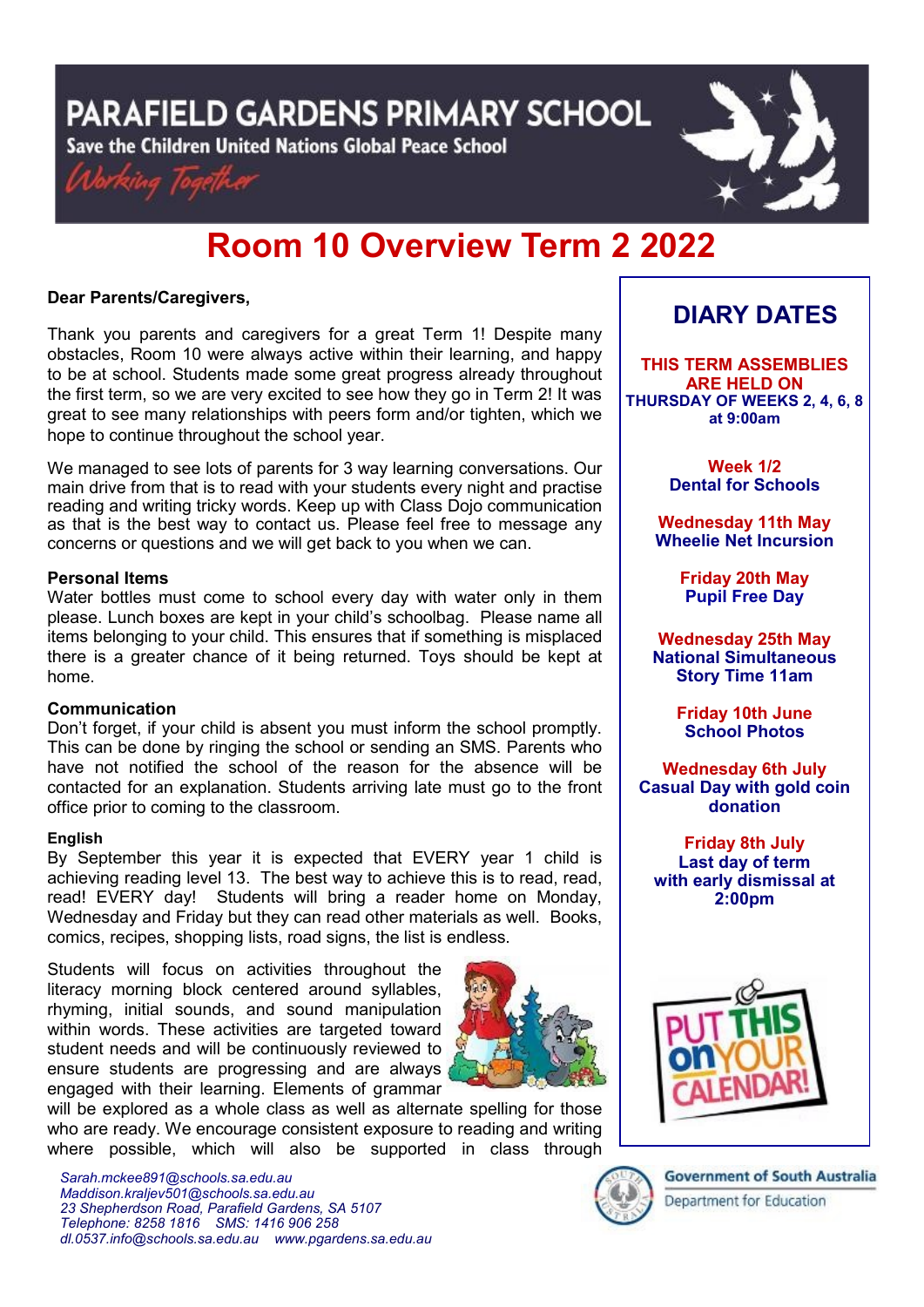bookmaking. We will be focusing on narrative writing using the 7 steps of writing. Our first step will be focusing on sizzling starts. Students will learn how to start their story with a bang using a range of simple and effective techniques.

#### **Maths**

This term we are focusing on number. We are working towards all students *Trusting the Count* by the end of the term. We will be counting forwards and backwards to 50 from any starting point and learning numeral identification to 50. We will look at ordinal numbers to 10. We will continue learning to subitise small collections of objects. Then we will

be learning about addition and subtraction and lots of mental routines.

The focus topics for this term will be measurement through length, volume and capacity, as well as 2D shapes and 3D objects. These topics are hands -on and very engaging for students whilst they explore the concepts.



#### **Science**

This term in Science we are focusing on biological sciences. We will be looking at the needs of living things, such as their home, food and water, and how these needs are met. We will be working closely with Room 19 throughout this unit to explore the life cycles of plants by growing seeds, chickens by hatching eggs in class and ending on habitats. Look forward to many updates on what we are growing or looking after in class!

#### **HASS**

Students will learn about the natural, managed and constructed features of places. They will observe, identify and describe these features within their school as well as locally. They will be able to

describe Dreamtime Stories of the Aboriginal and Torres Strait Islander Peoples and identify the natural features. There will also potentially be an excursion to the Botanic



Gardens to explore Aboriginal plant use within different areas of Australia.

#### **Music and Drama**

This term in music students will continue reading rhythms using ta and titi and also introduce a silent beat, za. Students will develop their understanding of melody and pitch using Boomwhackers. They will



explore pathways and qualities of movement through dance.

In drama, students will use their voice and facial expression to show character. They will use books as prompts for developing characters and storytelling.

#### **Ms Thomson Music and Drama Specialist Teacher**

#### **Health and PE**

In term 2 students will keep focusing on keeping healthy, safe and active.

In Health students will study food and nutrition, healthy lifestyles and the human body, including the five senses.

In Physical Education students will continue to refine and further develop a wide range of fundamental movement skills in more complex movement patterns and situations. Students will participate in invasion games, focusing on ball skills, netball, soccer and basketball. Activities will continue to promote individual growth and positive social skills in students, including team work, sharing, cooperation and communication.

In week 2 PE lessons we have novita the Novita Wheelienet Program incursion, where students will be able to participate in wheelchair games and challenges, as well as get an insight and gain greater awareness of the issues and challenges facing people living with disability. into what life is like for people living with disability.

Students will participate in the RAA Street Smart program in Week 3 Health lessons. This is offered as a community service and is free of charge. An RAAtrained, qualified teacher will visit classes to deliver an interactive, age-appropriate presentation with a focus on pedestrian, passenger and wheeled safety, aligning to the Australian Curriculum. By learning about road safety in primary school, students can start developing





the skills and knowledge that will make them safer in the road environment.

Your child has Health and PE on Wednesday and will need a drink bottle of water to keep hydrated, and to wear appropriate sports shoes, clothing and a hat when outside to be able to fully participate in lessons.

I am looking forward to working with your child this term!

**Stephanie Ryan HPE Specialist Teacher**